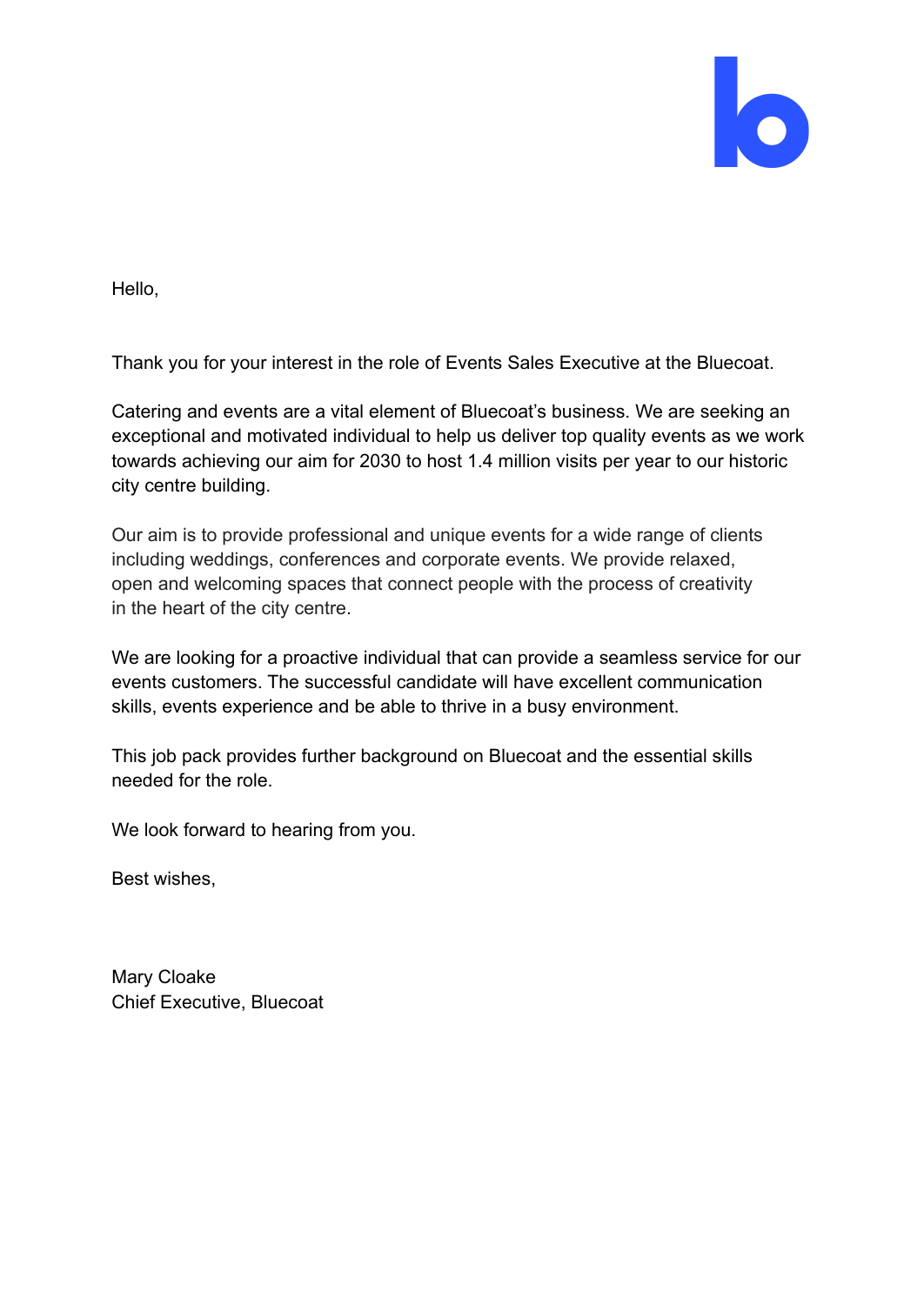In this job pack you will find:

- 1. About the job
- 2. How to Apply
- 3. About Bluecoat
- 4. Job Description and Person Specification
- 5. Further information

## **1. About the job**

## **JOB TITLE: Events Sales Executive Salary: £22,500 (30 hours per week pro rata) Contract: 3 years, fixed term contract Line managed by: Catering and Events Manager**

The Events Sales Executive is a pivotal part of the Bluecoat's operations, responsible for sales and income generation from third party hires, conferences, weddings, functions and other private events at Bluecoat.

Trading at the Bluecoat is a wholly owned subsidiary of Bluecoat which shares its values. It supports the delivery of Bluecoat's vision by generating the profit it needs to deliver its artistic and creative plans. We have a healthy events business including weddings, corporate hires and special occasions.

The Event Sales Executive will play a key role in driving revenue and profitability. You will ensure that our events are managed to the high standards our clients expect from us and will lead on the delivery of some events.

# **2. How to Apply**

You can apply for this role using the **Application Form** and **Equal Opportunities Monitoring Form** only. We will not accept CVs.

**Either** 1) submit both these forms (in Word or Google Document format) by email to [recruitment@thebluecoat.org.uk](mailto:recruitment@thebluecoat.org.uk) quoting "Events Sales Executive" in the subject line.

or 2) send both completed forms by post to: Recruitment, Bluecoat, School Lane, Liverpool L1 3BX

## **Closing date for applications: Friday 10 June Interviews are expected to take place: week commencing Monday 19 June**

After shortlisting against essential and desirable criteria detailed in the person specification, shortlisted candidates will be invited to interview.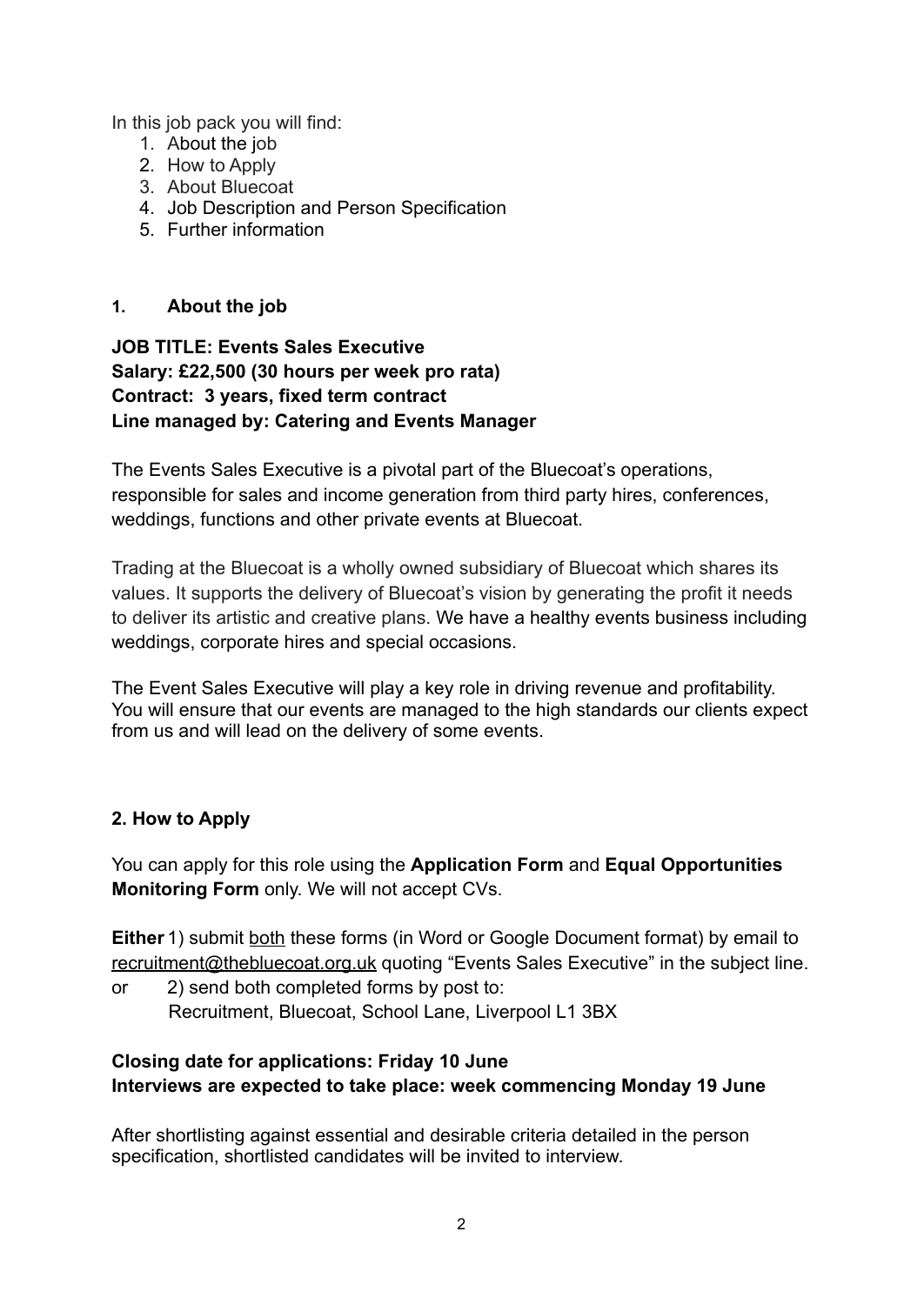# **3. About Bluecoat**

### *Background*

Bluecoat is Liverpool's centre for the contemporary arts - a bustling cultural venue that sees 700,000 visits each year. Our city centre positioning, our building's heritage, and our hospitality business help attract an audience that is diverse in age, gender, disability, ethnicity and socio-economic background.

We host a regular programme of exhibitions, live events, workshops and discussions covering a range of art forms including visual art, music, dance and literature. Our participation programme enables people who might otherwise face barriers to engagement to be involved in the contemporary arts. Bluecoat, based in a grade I listed building, is also home to a community of creative retailers, working artists' studios, a cafe and a bistro.



#### *History*

The oldest building in Liverpool city centre, Bluecoat has a fascinating history. It started life as a church charity school for orphans 300 years ago. The school moved to Wavertree in 1906 and the building has been an arts centre, the first in the UK, ever since.

Bluecoat's eighteenth-century origins are connected to the sea, when many merchants supported the school with funds derived from maritime trade, including transatlantic slavery. The arts centre continues to interrogate this and other colonial histories through exhibitions, performances and projects, working with artists and communities, as well as ongoing research.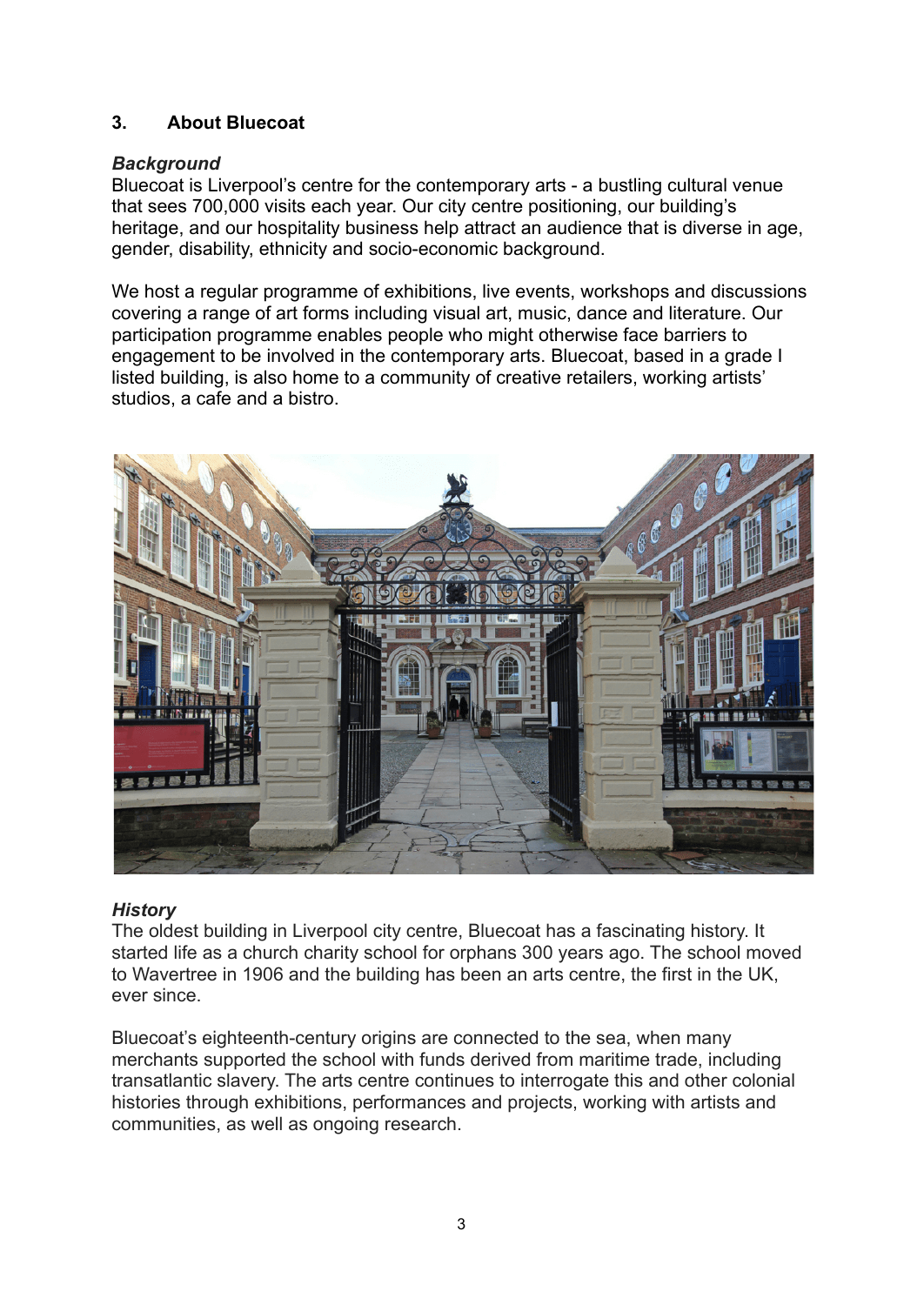Bluecoat has always played a major part in Liverpool's cultural life, from hosting the likes of Picasso and Stravinsky during the early twentieth century, to developing relationships with artists such as Yoko Ono and George Melly. Its public programmes have attracted national acclaim for hosting leading figures from the arts and entertainment worlds while nurturing new talent locally.

Surviving wartime bombs and turbulent political and economic times, Bluecoat remains a symbol of Liverpool's resilience and creativity. Today, it is more popular than ever, with its mix of architecture, arts, shops, café, a garden to relax in, and a wealth of stories. For more on Bluecoat's history visit our archive website [mybluecoat.org.uk](http://www.mybluecoat.org.uk/)

#### *Vision*

Bluecoat is entering an exciting period of change. We have a new ten year strategy which outlines our ambition to provide a space for the public to experience contemporary art and visual culture in new and exciting ways. As a worksite for artists we will experiment with new ways of bringing process and progress into the public domain, working in purposely inclusive ways with artists who find this an exciting prospect. We will open up our building's cultural legacies to artists and audiences through interpretation, engagement and research. Our hospitality and catering is a key element in achieving this vision.

### *Brand*

Bluecoat has recently undergone a rebranding process resulting in four new brand pillars, a new communications principle, new visual identity and tone of voice. The four pillars each represent a priority area for the Bluecoat over the coming years not necessarily where we are as an organisation, but where we are heading:

## *1. Breaking new ground*

Bluecoat is Liverpool's contemporary arts centre - the first, the original. A place defined by 100 years of radical thought and creative reinvention. An independent arts centre that continues to nurture artistic talent and break new ground. Part of Liverpool's past, key to its future. Liverpool has the fastest growing city centre population in the UK, growing 181% between 2002-2015.

#### *2. Unlocking the creative process*

Bluecoat brings people into the heart of the creative process, creating new opportunities for individuals and communities to interact with artists as they work. A place not just to look at but to engage with art.

## *3. Inspiring curiosity*

Bluecoat is a creative playground, a supportive space in which to unearth new ideas and embrace something out of the ordinary. It is a place that sets out to inspire: here, you can make, debate, and participate in new and unexpected ways.

#### *4. Purposefully inclusive*

Bluecoat is an inclusive home for artists and creative practitioners. A place that sees potential in many voices under one roof. A platform for artists with different viewpoints and from backgrounds under-represented in the sector. Here, artists can find their voice and share their work with a wider and more diverse public.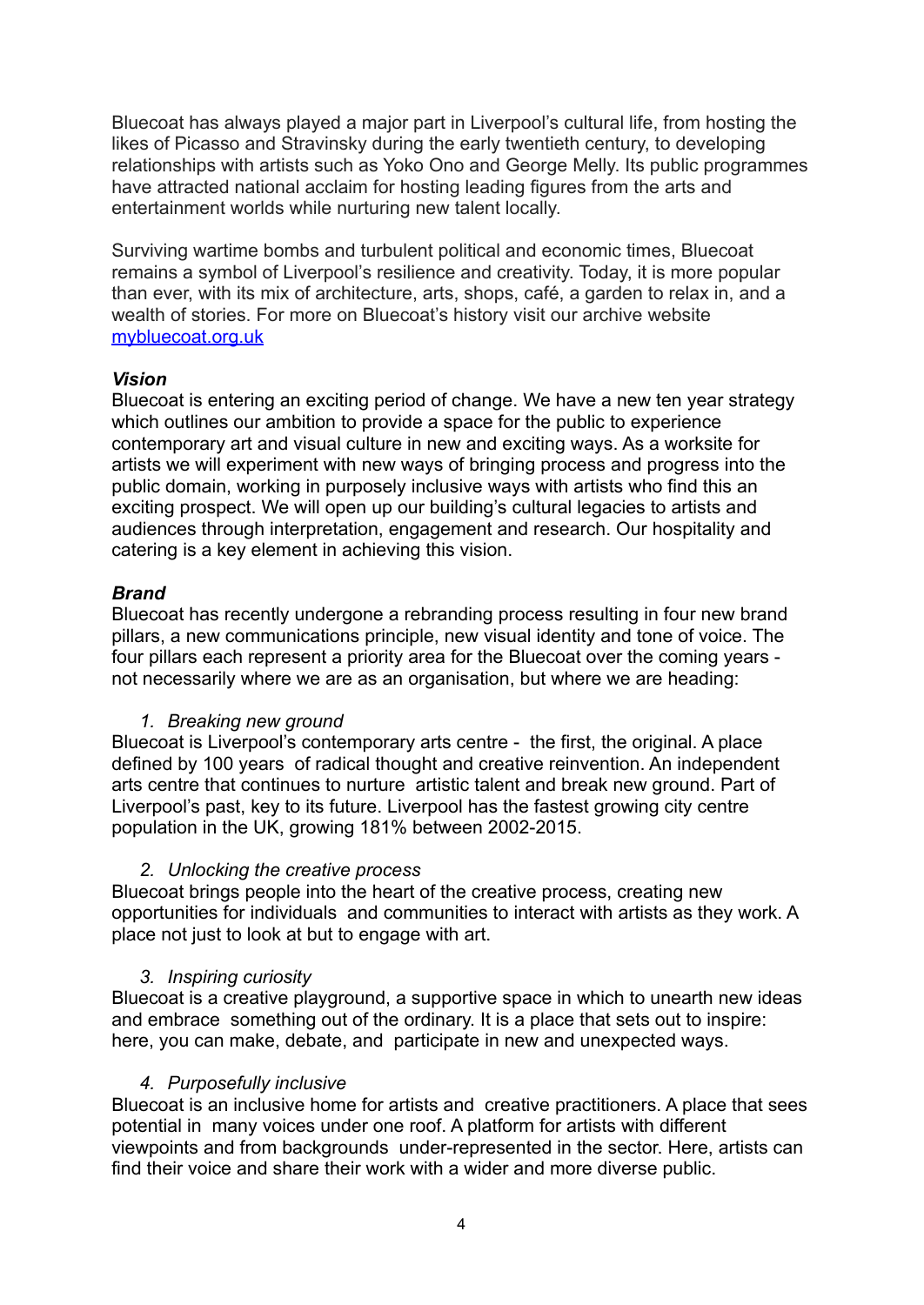#### *Equal opportunities*

Bluecoat is an equal opportunities employer and positively encourages applications from suitably qualified and eligible candidates regardless of sex, race, disability, age, sexual orientation, transgender status, religion or belief, marital status, or pregnancy and maternity. Bluecoat is an equal opportunities employer and will provide reasonable support throughout the recruitment process to applicants who have a disability.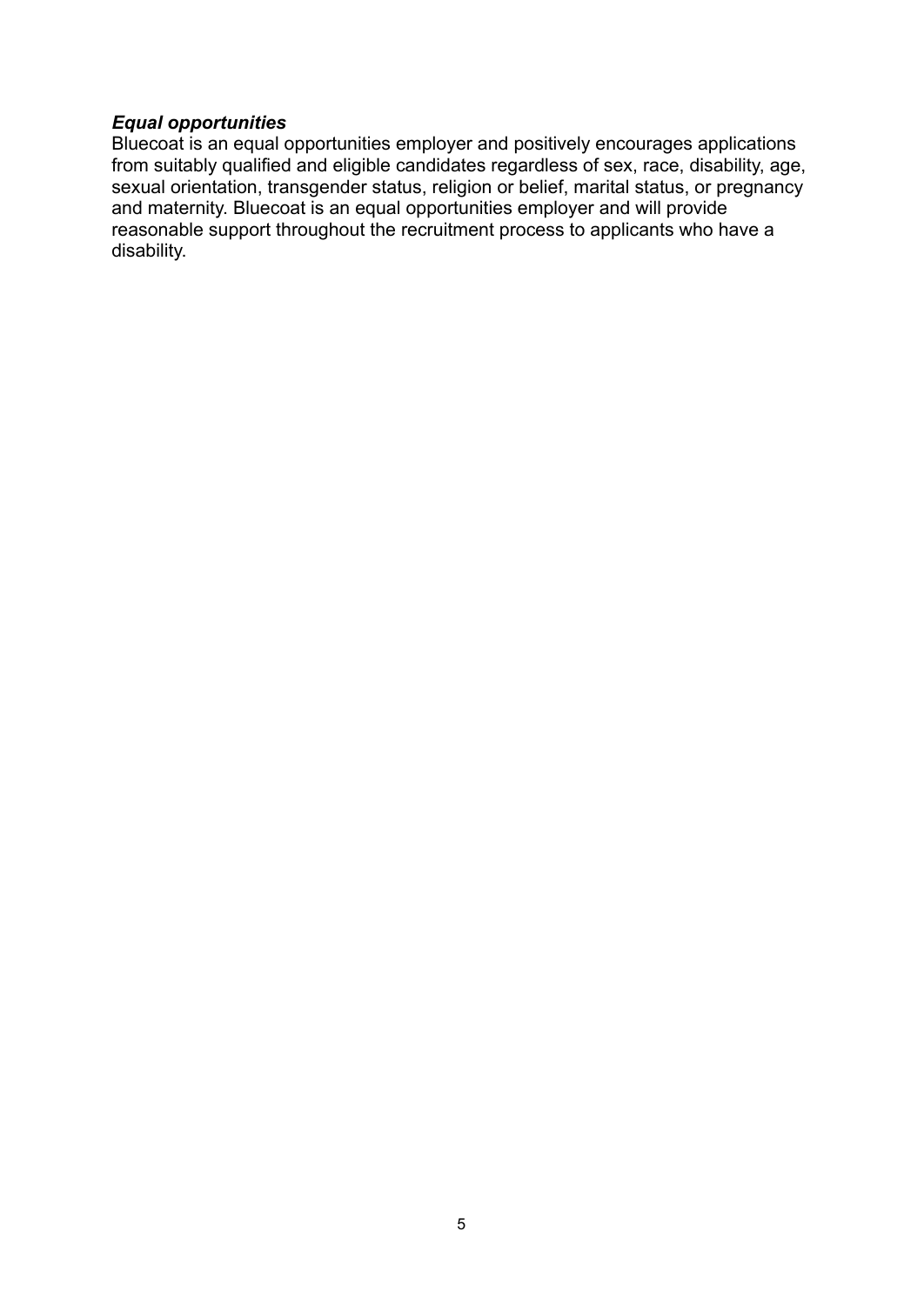### **4. Job Description & Person Specification**

| <b>Responsible to</b>                                                                 | <b>Catering and Events Manager</b>                                                                                                       |
|---------------------------------------------------------------------------------------|------------------------------------------------------------------------------------------------------------------------------------------|
| <b>Main Purpose of</b><br>job                                                         | To maximise sales and income generation from third party hires,<br>conferences, weddings, functions and other private events at Bluecoat |
| <b>About the Team:</b>                                                                | This role will sit within the Trading Team                                                                                               |
| <b>Internal</b>                                                                       | Marketing & Communications, Buildings, Finance, Participation and                                                                        |
| communication                                                                         | Programme                                                                                                                                |
| <b>External</b>                                                                       | Suppliers, customers, sales contacts, peer organisations in Liverpool                                                                    |
| communication                                                                         | and nationally                                                                                                                           |
| <b>Hours of work</b>                                                                  | Hours: 30 hours per week <sup>o</sup> n a flexible working pattern of 4 days and                                                         |
|                                                                                       |                                                                                                                                          |
|                                                                                       | a willingness to work additional hours if required.                                                                                      |
| <b>Location</b>                                                                       | <b>Bluecoat Liverpool L1 3BX</b>                                                                                                         |
| <b>Salary</b>                                                                         | £22,500 (30 hours per week pro rata)                                                                                                     |
| <b>Contract Type</b>                                                                  | 3 years, fixed term contract                                                                                                             |
| <b>Holidays</b>                                                                       | 33 days (pro rata) per year including Bank Holidays. As Bluecoat is                                                                      |
|                                                                                       | open all year round (with the exception of Christmas Day, Boxing Day                                                                     |
|                                                                                       | and New Year's Eve Day), if Bank holidays fall on normal working days                                                                    |
|                                                                                       | these will be expected to be worked, unless pre-booked as holiday.                                                                       |
| <b>MAIN RESPONSIBILITIES</b>                                                          |                                                                                                                                          |
| To maximise sales and income generation from third party hires, conferences, weddings |                                                                                                                                          |
|                                                                                       |                                                                                                                                          |

#### **Job Title** Events Sales Executive

#### functions and other private events at Bluecoat. **●** Play a key role in driving revenue for Bluecoat.

**●** Ensure that our events are managed to the high standards our clients expect from us.

#### **RESPONSIBILITIES**

#### **Sales and Income generation**

- Meet targets set in relation to sales, cost and operating profit.
- Proactively manage and sell commercial spaces and events at Bluecoat.
- Generate leads to optimise the commercial hire of spaces at Bluecoat during daytimes, evenings and weekends.
- Demonstrate excellence in direct sales by maximising conversion rates and achieving annual commercial events sales targets, through venue hire and event catering.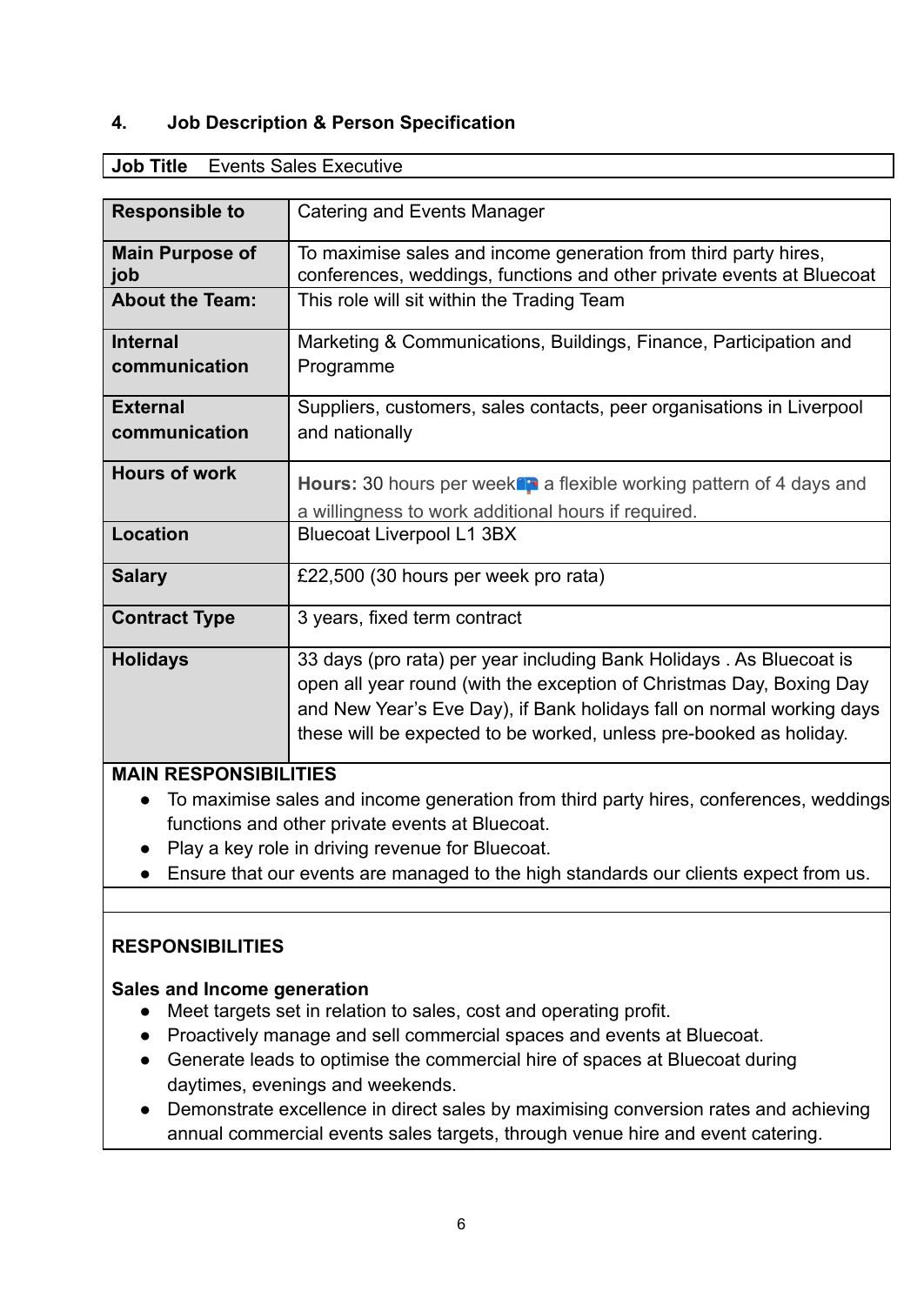- Research and identify new business development opportunities, including upselling and cross selling.
- Manage and maintain direct sales activity, ensuring all enquiries are followed up and sales leads are continuously nurtured.
- Be the first point of contact for the client and lead on show-rounds confidently and with enthusiasm.

## **Finance and Administration**

- Ensure client and event details are accurately entered on a booking system and updated as appropriate, with excellent attention to detail.
- Prepare accurate and timely quotes and invoices for clients.
- Work with the Finance department and Visitor Services Manager to ensure budget and cost control measures are taken and provide accurate forecasts and reports.
- Provide a quality handover to the delivery team to ensure all aspects of each event runs flawlessly. Undertake a review and evaluation of the client's satisfaction with the service provided.
- Manage multiple tasks simultaneously, seeing each one through from enquiry to delivery and ensuring all details are clear, so tasks can be picked up by others in your absence.
- Build long term relationships with suppliers and clients, communicating confidently both verbally and in writing.

# **Marketing and Business development**

- Liaise with Marketing and Communications to develop and deliver a strong sales and marketing plan to increase the visibility of Bluecoat hires, identifying and maximising promotional opportunities within the industry.
- Develop market awareness, understanding competitor strengths, weaknesses and sales methods and benchmark competitors hire fees in line with market value. Give feedback on this research.
- Attend appropriate sales, exhibitions and networking events to represent and increase awareness of Bluecoat.

## **General**

- Flexible working including evenings and weekends when required
- Participate in staff training and development activities as required.
- Act as an Ambassador for the Bluecoat at all times.
- Carry out all duties with full regard to Bluecoat's Equal Opportunities, Health and Safety and Safeguarding policies.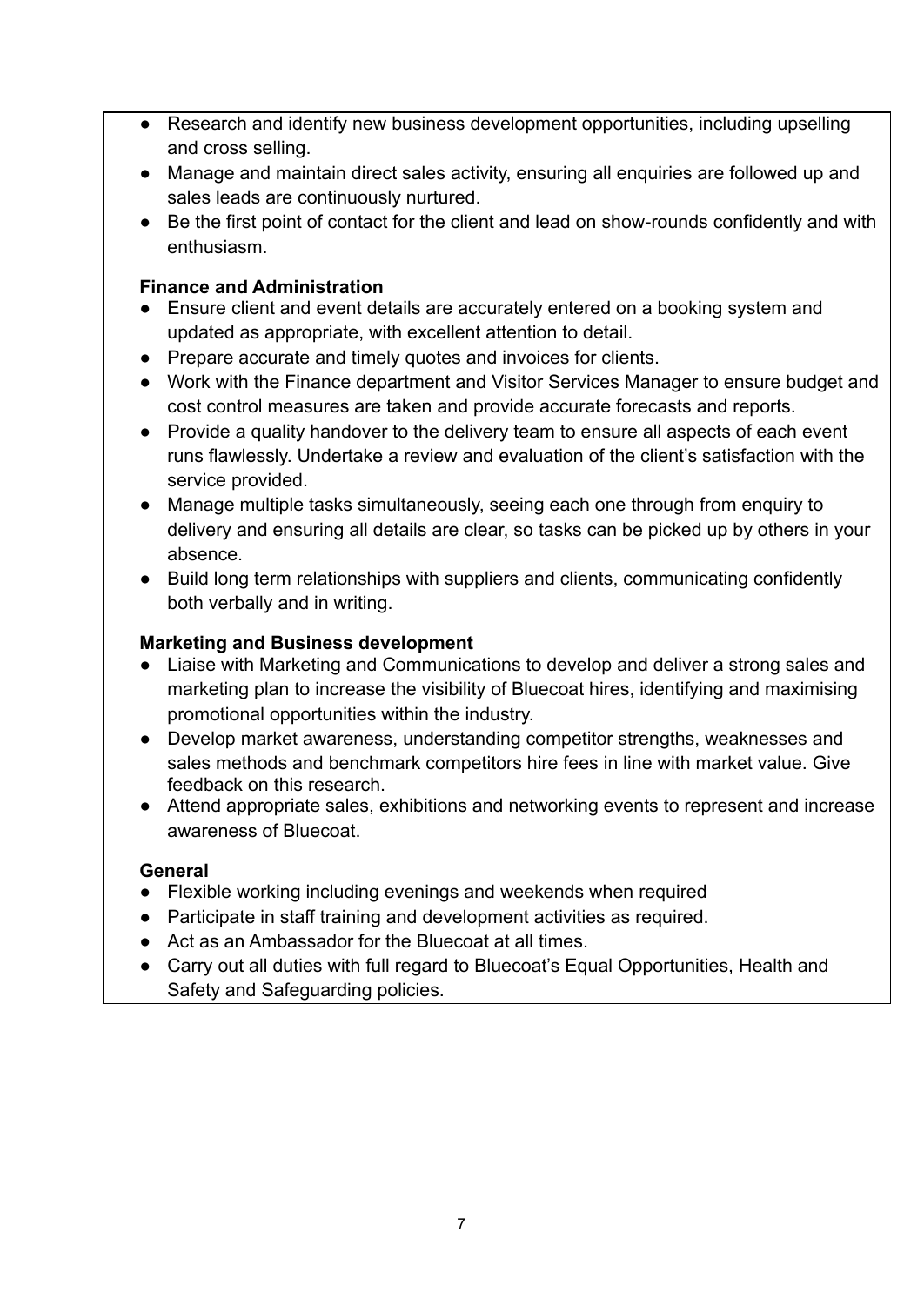# **Person Specification**

We are seeking a motivated individual with previous commercial event / hospitality management experience in a busy environment.

## **Please read this section before starting your application**

All the criteria in this person specification are important, but those headed Essential are the most important requirements. Please make sure you give examples of how you meet the essential criteria when writing your application. Those marked Desirable should be referred to if you have them.

Please tell us about any transferable skills that you have which support you meeting the Essential and Desirable criteria for the role.

Your application will be scored on the criteria in the person specification, and the more criteria you can demonstrate through examples will increase your score. This will determine whether you are invited to interview. If invited to the interview stage, your suitability for the job based on these competencies will be assessed further.

#### **Essential**

You'll need to have:

- Direct sales experience in commercial events environment with a proven sales track record of selling event spaces to corporate and private clients
- Ability to lead coordinate and deliver high quality events with great attention to detail
- Strong negotiation, communication and presentation skills with the ability to foster and maintain successful working relationships with colleagues and contacts
- Administrative ability, excellent IT skills and good working knowledge of event operating procedures, including a computerised bookings system
- Ability to work flexible hours including weekends and evenings

## **Desirable**

- 1. Evidence of drive and determination to improve standards and profitability
- 2. A well-organised approach to work with flexibility and the ability to solve problems in a pressurised environment